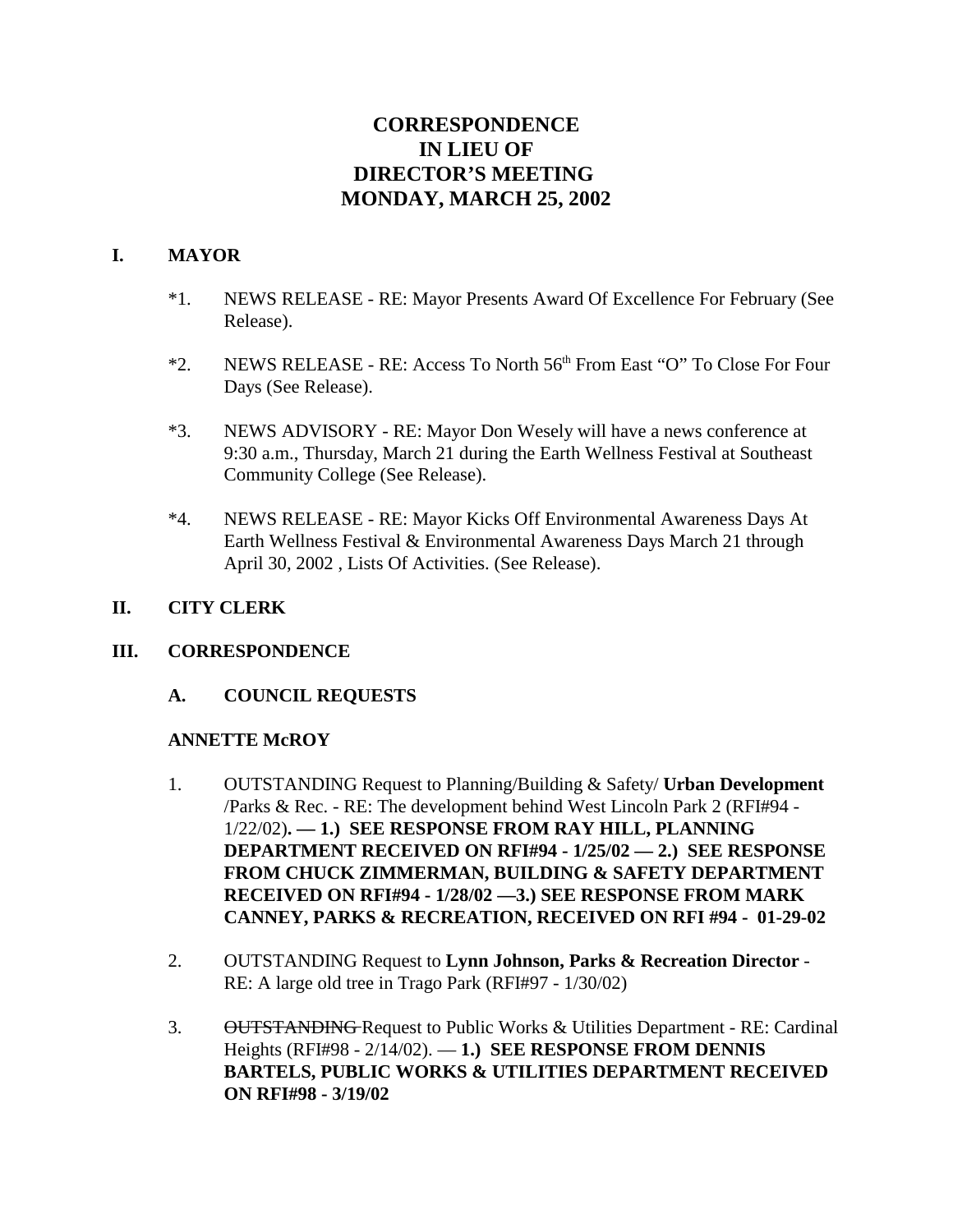4. OUTSTANDING Request to Doug Thomas, Information Services - RE: How much does the City of Lincoln spend on licensing for Microsoft products per year? (RFI#103 - 3/4/02)

### **TERRY WERNER**

- 1. OUTSTANDING Request to **Lin Quenzer, Ombudsman** RE: The flying patterns & times of the Air National Guard and the effect on a citizen of northwest Lincoln (RFI#36 - 1/14/02). — **1.) SEE RESPONSE FROM COLONEL, ROBERT B. BAILEY, AIR COMMANDER, NEBRASKA AIR NATIONAL GUARD RECEIVED ON RFI#36 - 1/24/02 — 2.) SEE RESPONSE FROM ROGER P. LEMPKE, MAJOR GENERAL, NEBRASKA NATIONAL GUARD, THE ADJUTANT GENERAL RECEIVED ON RFI#36 - 1/28/02**
- 2. OUTSTANDING Request to Public Works & Utilities Department RE: West 'O' Street Overpass (from  $9<sup>th</sup>$  St. East) (RFI#51 - 3/8/02). - 1.) SEE **RESPONSE FROM JIM VISGER, PUBLIC WORKS & UTILITIES DEPARTMENT RECEIVED ON RFI#51 - 3/18/02**

### **COLEEN SENG**

- 1. OUTSTANDING Request to **Public Works & Utilities Department** RE: The traffic study for University Place and Nebraska Wesleyan (RFI#884 - 2/4/02)
- 2. OUTSTANDING Request to Mayor/Finance/Law RE: Wheel Tax (RFI#888 3/11/02)
- 3. Request to Police/Public Works & Utilities Department RE: The problems in the alleyway behind his house - 5051 Martin (RFI#889 - 3/11/02). — **1.) SEE RESPONSE FROM CAPTAIN SRB, POLICE DEPARTMENT RECEIVED ON RFI#889 - 3/20/02 – 2.) SEE RESPONSE FROM BILL NASS, PUBLIC WORKS & UTILITIES DEPARTMENT RECEIVED ON RFI#889 - 3/21/02**

# **GLENN FRIENDT**

- 1. OUTSTANDING Request to Georgia Glass, Personnel Director RE: Employee Evaluations (RFI#11 - 2/20/02). — **1.) SEE RESPONSE FROM GEORGIA GLASS, PERSONNEL DIRECTOR RECEIVED ON RFI#11 - 3/18/02**
- 2. Request to Kathleen Sellman, Planning Director/Ed Zimmer, Historic Preservation Planner - RE: Historic designation process (RFI#12 - 3/19/02)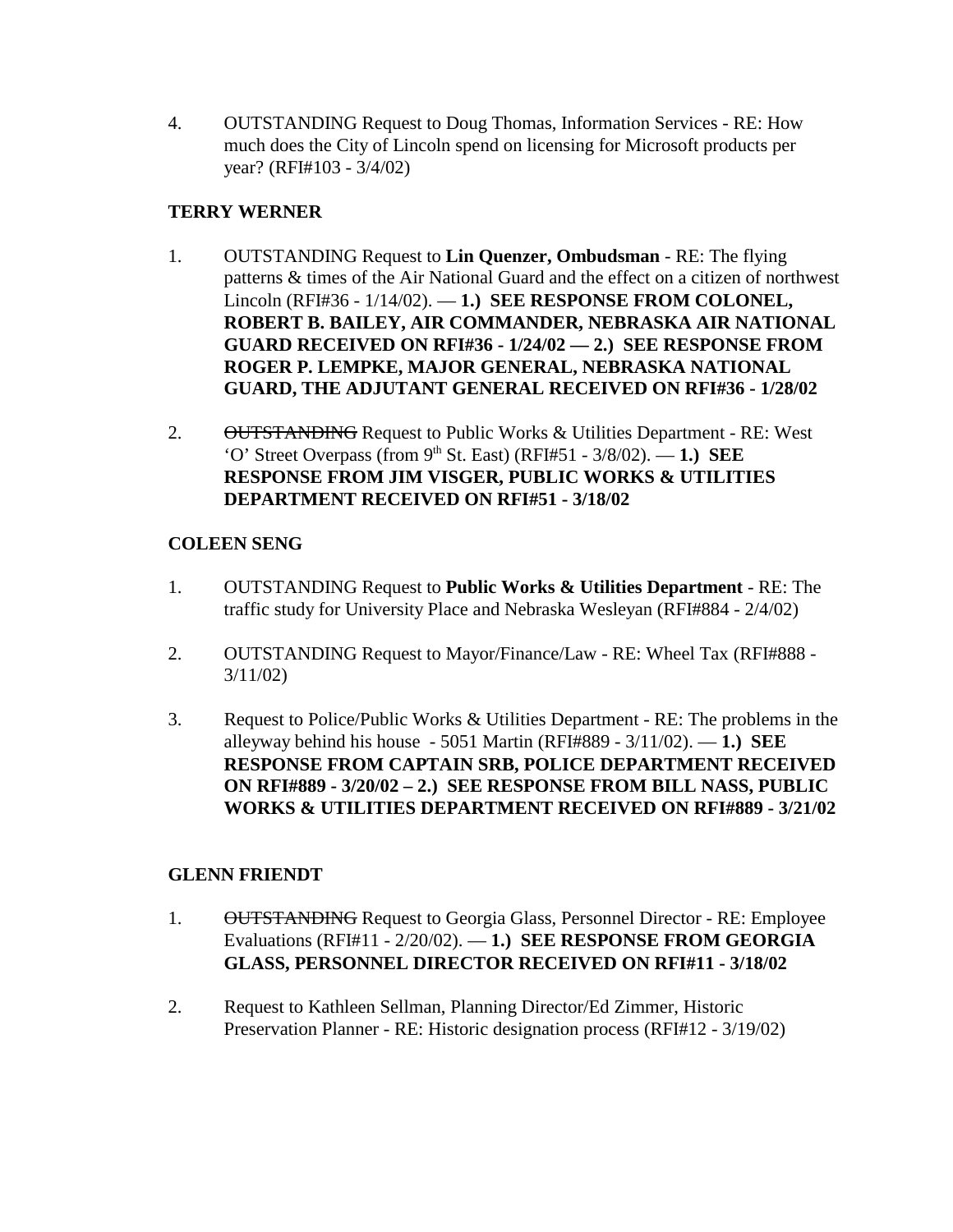#### **JONATHAN COOK**

- 1. OUTSTANDING Request to Steve Schwab, Parks & Recreation Department RE: Tree Grants (RFI#65 - 2/22/02)
- 2. OUTSTANDING Request to Lynn Johnson, Parks & Recreation Director RE: Park Sizes & Categories (RFI#68 - 3/12/02)

### **B. DIRECTORS AND DEPARTMENT HEADS**

#### **HEALTH DEPARTMENT**

- \*1. NEWS RELEASE RE: Preventing Those Pesky Mosquitos Ways to Reduce Mosquito Bites and the Diseases They Carry (See Release).
- \*2. NEWS RELEASE RE: Vital Statistics Report Recently Released The 23rd Annual Vital Statistics Report of the Lincoln-Lancaster County Health Department is now available on our website (See Release).

### **LIBRARY**

- \*1. Letter from Carol J. Connor, Library Director RE: Lincoln City Libraries Inservice Training Day (See Letter).
- \*2. DIRECTOR'S REPORT RE: Lincoln City Libraries Statistical Report Monthly Categorical Report - Fund Balances - February 2002.

# **PLANNING**

\*1. Material from Steve Henrichsen - RE: City of Lincoln, Nebraska - Infrastructure Financing Strategy - Draft Report - March 19, 2002 (Copy of this Material is on file in the City Council Office).

# **PUBLIC WORKS & UTILITIES DEPARTMENT**

\*1. Response Letter from Dennis Bartels to John Huff - RE: Concerning issues that the Capital Beach Home Owners Association raised concerning Capital Beach Lake (See Letter).

# **URBAN DEVELOPMENT DEPARTMENT**

\*1. Faxed Letter from Marc Wullschleger to Property Owner - RE**:** Resolution of Intention to Create a business improvement district in University Place passed by the Lincoln City Council on February 25, 2002 (See Letter).